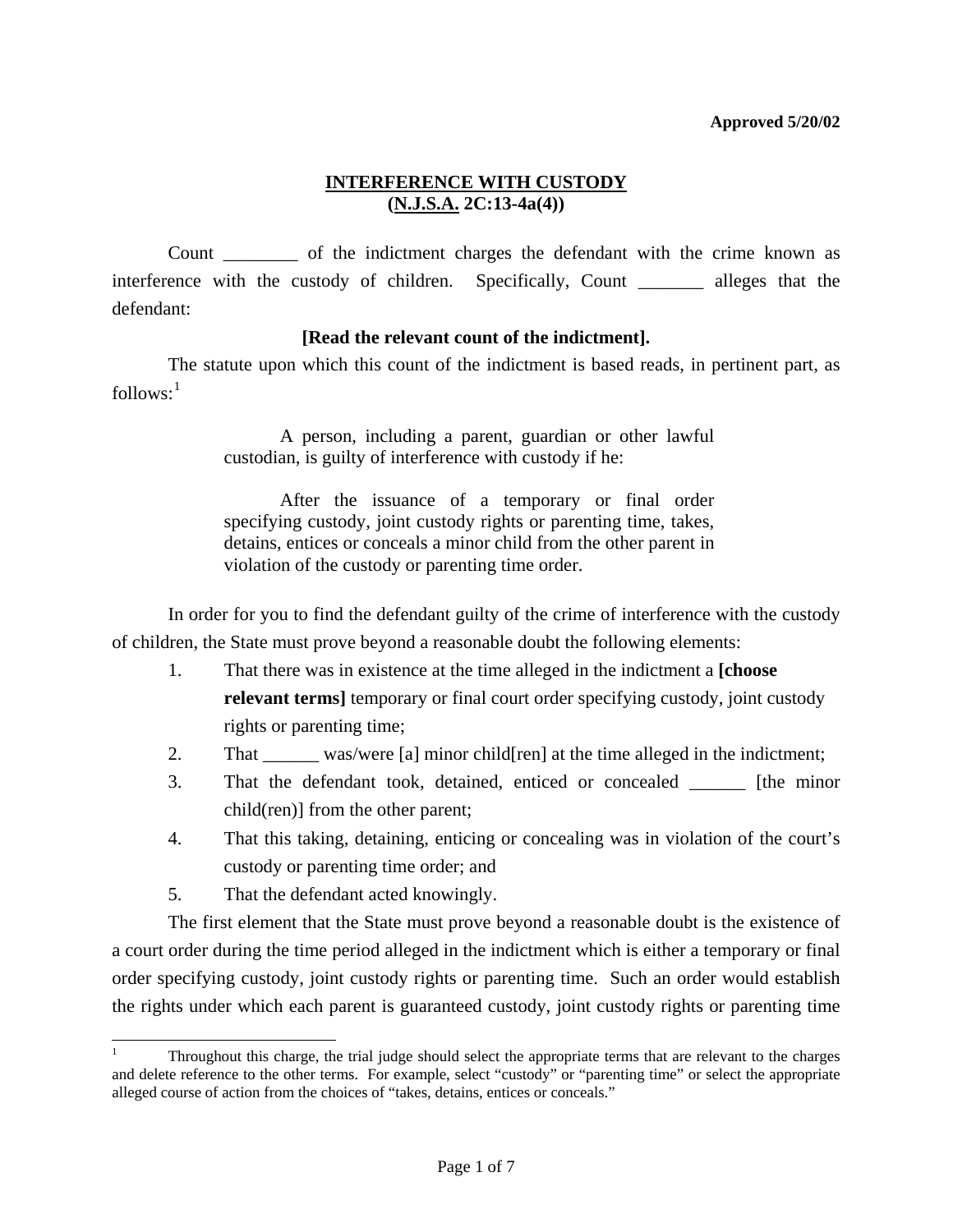### **INTERFERENCE WITH CUSTODY**

**(N.J.S.A. 2C:13-4a(4))** 

with his or her minor child[ren]. A "parent" as used in this statute means a parent, guardian or other lawful custodian of a minor child. $<sup>2</sup>$  $<sup>2</sup>$  $<sup>2</sup>$ </sup>

The second element that the State must prove beyond a reasonable doubt is that was/were [a] minor child[ren]. A minor child is one who is/was less than eighteen years of age at the time alleged in the indictment. $3$ 

 The third element that the State must prove beyond a reasonable doubt is that the defendant took, detained, enticed or concealed \_\_\_\_\_\_ [the minor child(ren)] from the other parent.<sup>[4](#page-1-1)</sup>

 The fourth element that the State must prove beyond a reasonable doubt is that this taking, detaining, enticing or concealing was in violation of the custody or parenting time order. The defendant's act must have actually deprived  $\mu$  (the other parent) of those rights.<sup>[5](#page-1-2)</sup>

# **[CHARGE WHERE APPROPRIATE:[6](#page-1-3) ]**

 The defendant contends that the evidence shows that [the other parent] had, by (his/her) conduct, waived (his/her) rights to custody or parenting time under the court order, or, alternatively, that (he/she) and the defendant had, by their mutual conduct, modified the terms of the agreement regarding custody or parenting time. The State must disprove this contention beyond a reasonable doubt before you can find that it has carried its burden of proving this fourth element beyond a reasonable doubt.]

## **[CHARGE IN ALL CASES]**

 Finally, the State must prove beyond a reasonable doubt that the defendant acted knowingly. A person acts knowingly with respect to the nature of his/her conduct or the attendant circumstances if he/she is aware that his/her conduct is of that nature, or that such circumstances exist, or he/she is aware of a high probability of their existence. A person acts

<sup>&</sup>lt;sup>2</sup> N.J.S.A. 2C:13-4g.

<span id="page-1-0"></span><sup>3</sup> See 1971 Commentary as reprinted in Comments to N.J.S.A. 2C:13-4 (Cannel, Criminal Code Annotated (Gann, 2001-02 Ed.)).

<span id="page-1-1"></span><sup>4</sup> State v. Jones, 346 N.J. Super. 391 (App. Div. 2002). The terms "took," "detained," "enticed" or "concealed" are to be given their ordinary definitions as used by "ordinary citizens in everyday conversation." Id. at 400 (quoting State v. Afanador, 134 N.J. 162, 171, 175 (1993)).

<span id="page-1-2"></span><sup>5</sup> Jones, 346 N.J. Super. at 401 .

<span id="page-1-4"></span><span id="page-1-3"></span><sup>6</sup> Jones, 346 N.J. Super. at 401, 403. It is the court's obligation to relate the law to the facts, especially where the evidence indicates that the parties may have modified the court order or agreement. Id. at 401.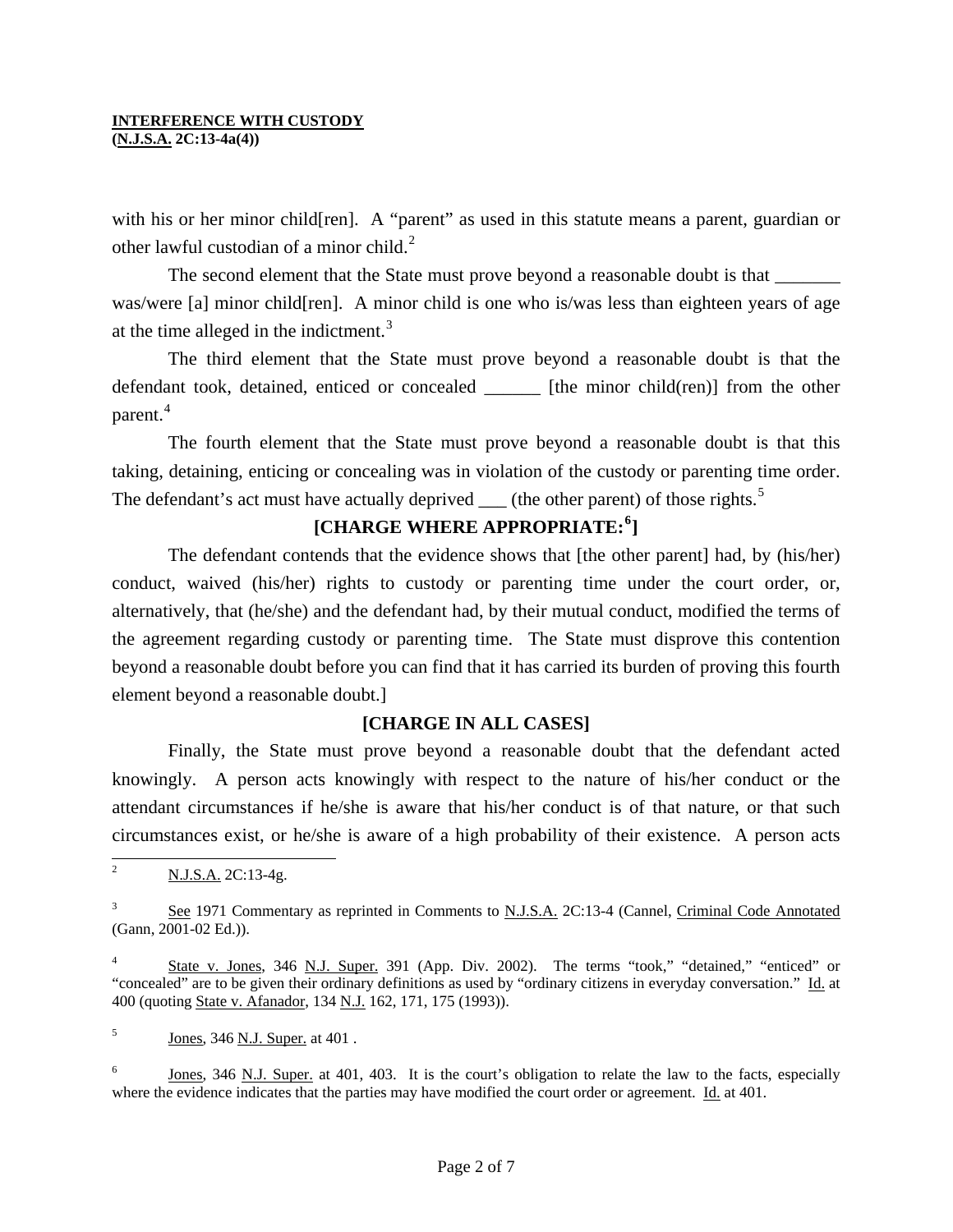l

knowingly with respect to a result of his/her conduct if he/she is aware that it is practically certain that his/her conduct will cause such a result. "Knowing," "with knowledge," or equivalent terms have the same meaning.

 Knowing is a state of mind and cannot be seen and can only be determined by inference from conduct, words or acts. Therefore, it is not necessary that witnesses be produced by the State to testify that a defendant said that he/she knowingly did something. His/Her knowledge may be gathered from his/her acts and his/her conduct and from all he/she said and did at the particular time and place and from all the surrounding circumstances reflected in the testimony [and from the evidence adduced at the trial].

### **AFFIRMATIVE DEFENSES [Charge when applicable; select appropriate section(s)]**

**- I[7](#page-1-4)** -

 In this matter, the defendant has presented evidence that the taking, detaining, enticing or concealing of the minor child[ren] was done for the following reason(s):

 (1) The defendant reasonably believed that the action was necessary to preserve the child (or children) from imminent danger to (his/her/their) welfare. However, no defense shall be available pursuant to this subsection if the defendant did not, as soon as reasonably practicable but in no event more than 24 hours after taking (detaining, enticing, or concealing) a child (or children) under his/her protection, give notice of the child's (or children's) location to the police department of the municipality where the child[ren] resided, the office of the county prosecutor in the county where the child[ren] resided, or the Division of Youth and Family Services in the Department of Human Services; or

 (2) The defendant reasonably believed that the taking or detaining of the minor child[ren] was consented to by the other parent, or by an authorized State agency; or

<span id="page-2-0"></span> (3) The child, being at the time of the taking or concealment not less than 14 years old, was/were taken away at (his/her/their) own volition and without purpose to commit a criminal offense with or against the child[ren].

<sup>7</sup> N.J.S.A. 2C:13-4c. The affirmative defenses set forth in this subsection must be proved by the defendant by clear and convincing evidence. Ibid. Please note that this subsection refers to an "actor," and therefore, may not be limited to a "parent" as defined by **N.J.S.A.** 2C:13-4g.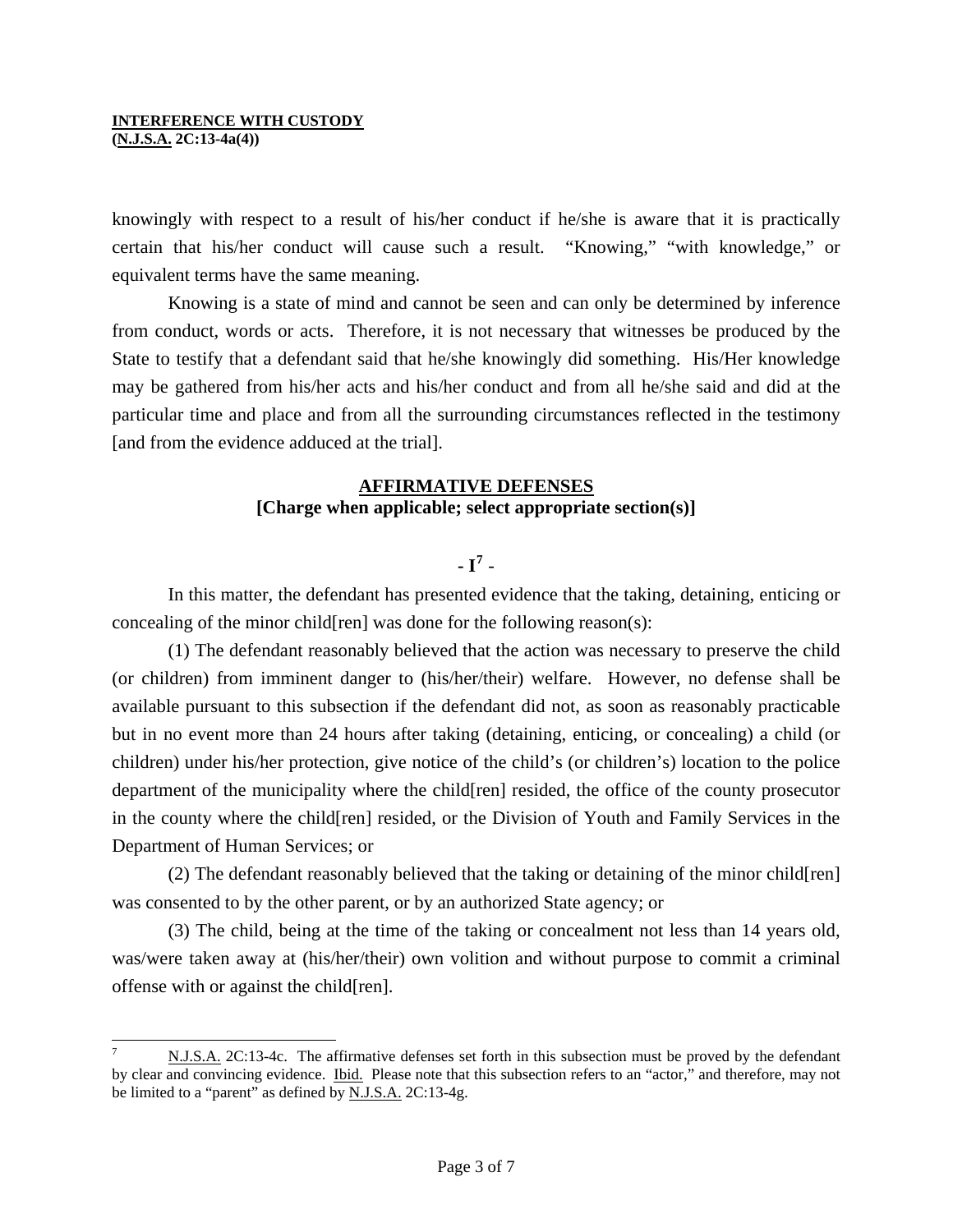## **[CHARGE FOLLOWING PARAGRAPHS WHEN SUBSECTIONS 1 OR 2 ARE ALLEGED]**

 "Reasonably believes" designates a belief the holding of which does not make the actor reckless or criminally negligent.<sup>[8](#page-2-0)</sup>

 A person acts recklessly when he/she consciously disregards a substantial and unjustifiable risk that the material element exists or will result from his/her conduct. The risk must be of such a nature and degree that, considering the nature and purpose of the actor's conduct and the circumstances known to him/her, its disregard involves a gross deviation from the standard of conduct that a reasonable person would observe in the actor's situation.<sup>[9](#page-3-0)</sup>

 A person acts negligently when he/she should be aware of a substantial and unjustifiable risk that the material element exists or will result from his/her conduct. The risk must be of such a nature and degree that the actor's failure to perceive it, considering the nature and purpose of his/her conduct and the circumstances known to him/her, involves a gross deviation from the standard of care that a reasonable person would observe in the actor's situation.<sup>[10](#page-3-1)</sup>

 An actor is "reckless" or "criminally negligent" when the actual result must be within the risk of which the actor is aware or, in the case of criminal negligence, of which he/she should be aware, or, if not, the actual result must involve the same kind of injury or harm as the probable result and must not be too remote, accidental in its occurrence, or depend on another's volitional act to have a just bearing on the actor's liability or on the gravity of his behavior.<sup>[11](#page-3-2)</sup>

## **[CHARGE IN ALL CASES]**

 The defendant must prove this defense by clear and convincing evidence. By clear and convincing evidence, I mean evidence which produces in your minds a firm belief as to the truth of the precise fact being asserted. This is a lesser burden of proof than beyond a reasonable doubt. Evidence may be uncontroverted, but yet not clear and convincing. On the other hand, evidence may be clear and convincing even in the absence of corroboration, and even if it has

<span id="page-3-3"></span> $\overline{a}$ 

<sup>8</sup> N.J.S.A. 2C:1-14j.

<span id="page-3-0"></span><sup>9</sup> N.J.S.A. 2C:2-2b(3).

<span id="page-3-1"></span> $10$  N.J.S.A. 2C:2-2b(4).

<span id="page-3-2"></span><sup>&</sup>lt;sup>11</sup> N.J.S.A. 2C:2-3c.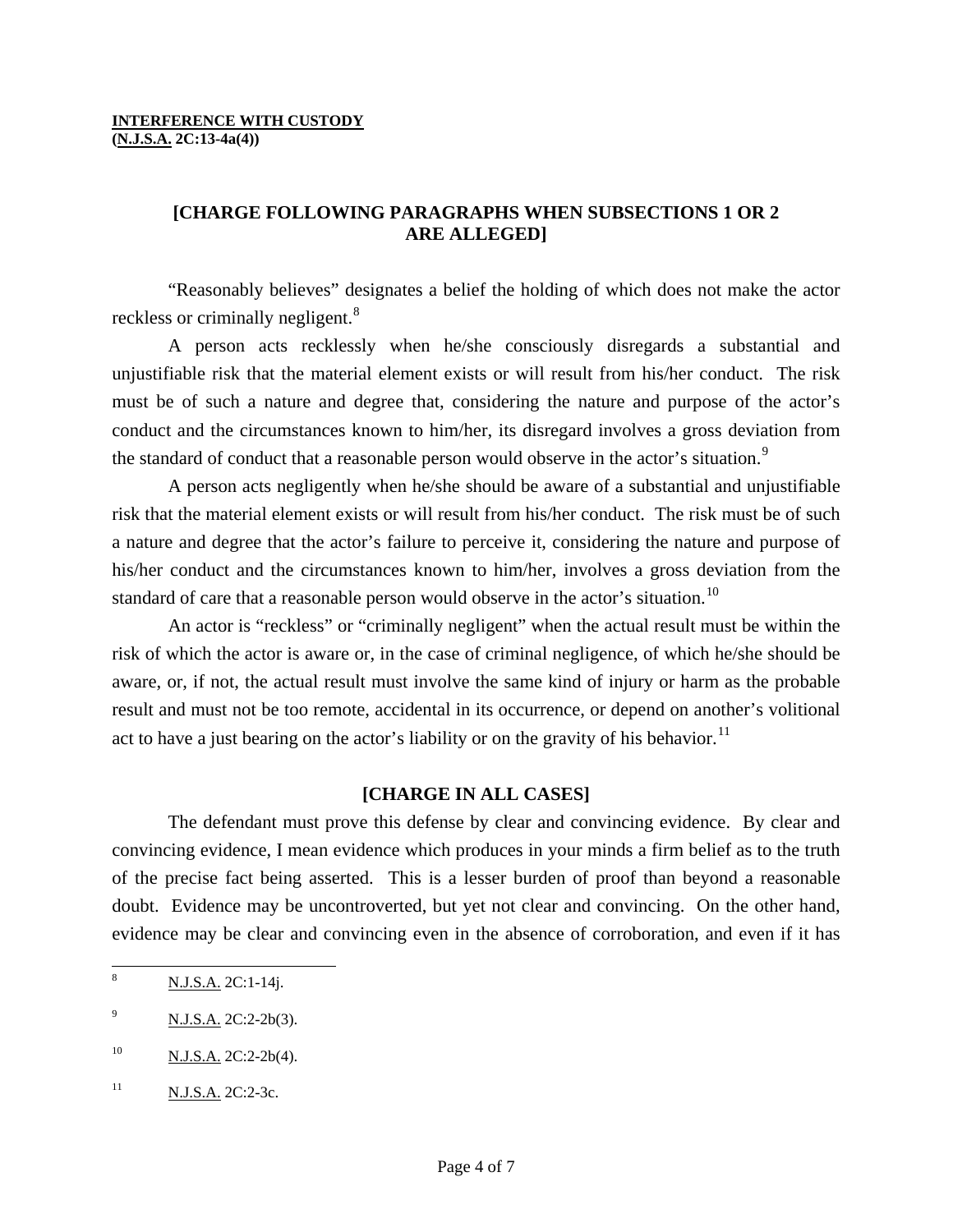been contradicted.

 Although the burden rests upon the defendant to establish this affirmative defense by proof of clear and convincing evidence, the burden of proving the defendant guilty of the offense charged here beyond a reasonable doubt is always on the State, and that burden never shifts.

 If you are satisfied by clear and convincing evidence that the defendant has established the affirmative defense just mentioned above, then you must find defendant not guilty.

## **- II[12](#page-3-3)** -

 It is an affirmative defense to this prosecution that the defendant, a parent having the right of custody, reasonably believed that he/she was fleeing from imminent physical danger from \_\_\_\_\_\_ (the other parent), provided that the defendant, as soon as reasonably practicable,:

 (1) Gives notice of the child's (or children's) location to the police department of the municipality where the child resided, the office of the county prosecutor in the county where the child resided, or the Division of Youth and Family Services in the Department of Human Services; or

(2) Commences an action affecting custody in an appropriate court.

A "parent" means a parent, guardian or other lawful custodian of a minor child.<sup>[13](#page-4-0)</sup>

 "Reasonably believes" designates a belief the holding of which does not make the actor reckless or criminally negligent.<sup>[14](#page-4-1)</sup>

 A person acts recklessly when he/she consciously disregards a substantial and unjustifiable risk that the material element exists or will result from his/her conduct. The risk must be of such a nature and degree that, considering the nature and purpose of the actor's conduct and the circumstances known to him/her, its disregard involves a gross deviation from the standard of conduct that a reasonable person would observe in the actor's situation.<sup>[15](#page-4-2)</sup>

A person acts negligently when he/she should be aware of a substantial and unjustifiable

<span id="page-4-3"></span> $12$ N.J.S.A. 2C:13-4d. This subsection, by its definition, appears to be limited to a custodial "parent" as defined by N.J.S.A. 2C:13-4g. Unlike N.J.S.A. 2C:13-4c, this subsection does not place a burden on the defendant; rather, it requires the State to disprove the defense alleged. This distinction is noted throughout the text and the associated footnotes.

<span id="page-4-0"></span><sup>&</sup>lt;sup>13</sup> N.J.S.A. 2C:13-4g.

<span id="page-4-1"></span> $N.J.S.A. 2C:1-14j.$ 

<span id="page-4-2"></span> $^{15}$  N.J.S.A. 2C:2-2b(3).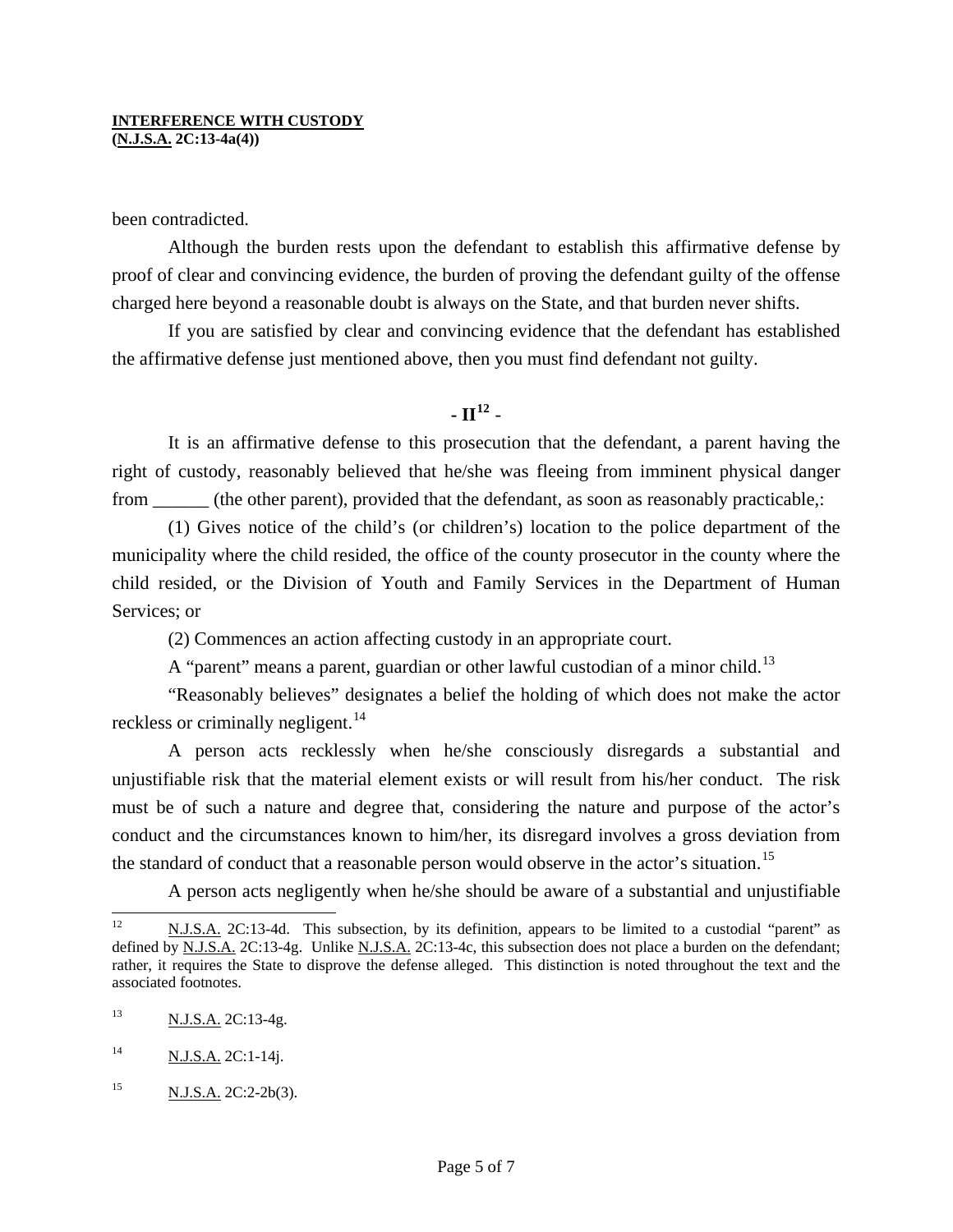## **INTERFERENCE WITH CUSTODY**

**(N.J.S.A. 2C:13-4a(4))** 

risk that the material element exists or will result from his/her conduct. The risk must be of such a nature and degree that the actor's failure to perceive it, considering the nature and purpose of his/her conduct and the circumstances known to him/her, involves a gross deviation from the standard of care that a reasonable person would observe in the actor's situation.<sup>[16](#page-4-3)</sup>

 An actor is "reckless" or "criminally negligent" when the actual result must be within the risk of which the actor is aware or, in the case of criminal negligence, of which he/she should be aware, or, if not, the actual result must involve the same kind of injury or harm as the probable result and must not be too remote, accidental in its occurrence, or depend on another's volitional act to have a just bearing on the actor's liability or on the gravity of his behavior.<sup>[17](#page-5-1)</sup>

 If the State has failed to disprove any element of this affirmative defense beyond a reasonable doubt<sup>[18](#page-5-2)</sup>, then you must find the defendant not guilty.

### **CHARGE IN ALL CASES**

 If you are satisfied, beyond a reasonable doubt, that the State has proven each of the elements of this offense, as I have defined them to you, [and you have found that the defendant has not proven by clear and convincing evidence the existence of the affirmative defense<sup>[19](#page-5-3)</sup>, or, [and you have found that the State has disproved an element of the affirmative defense beyond a reasonable doubt<sup>[20](#page-5-4)</sup>], then you must find the defendant guilty. If you find, however, that the State has failed to prove any of the elements of the crime beyond a reasonable doubt [or, if you have found by clear and convincing evidence that the defendant has proven the affirmative defense<sup>[21](#page-5-0)</sup>, $\vert$ or, [if you are satisfied that the State has not disproved any element of the affirmative defense beyond a reasonable doubt<sup>[22](#page-5-5)</sup>, then you must find the defendant not guilty.

### **GRADATION**

<span id="page-5-5"></span><sup>22</sup> For an affirmative defense as set forth under N.J.S.A. 2C:13-4d.

<sup>16</sup> N.J.S.A. 2C:2-2b(4).

<span id="page-5-1"></span><sup>&</sup>lt;sup>17</sup> N.J.S.A. 2C:2-3c.

<span id="page-5-2"></span><sup>&</sup>lt;sup>18</sup> State v. Galiyano, 178 N.J. Super. 393, 397 (App. Div.), certif. denied, 87 N.J. 424 (1981).

<span id="page-5-3"></span><sup>&</sup>lt;sup>19</sup> For an affirmative defense as set forth under <u>N.J.S.A.</u> 2C:13-4c.

<span id="page-5-4"></span><sup>&</sup>lt;sup>20</sup> For an affirmative defense as set forth under <u>N.J.S.A.</u> 2C:13-4d.

<span id="page-5-0"></span><sup>&</sup>lt;sup>21</sup> For an affirmative defense as set forth under N.J.S.A. 2C:13-4c.